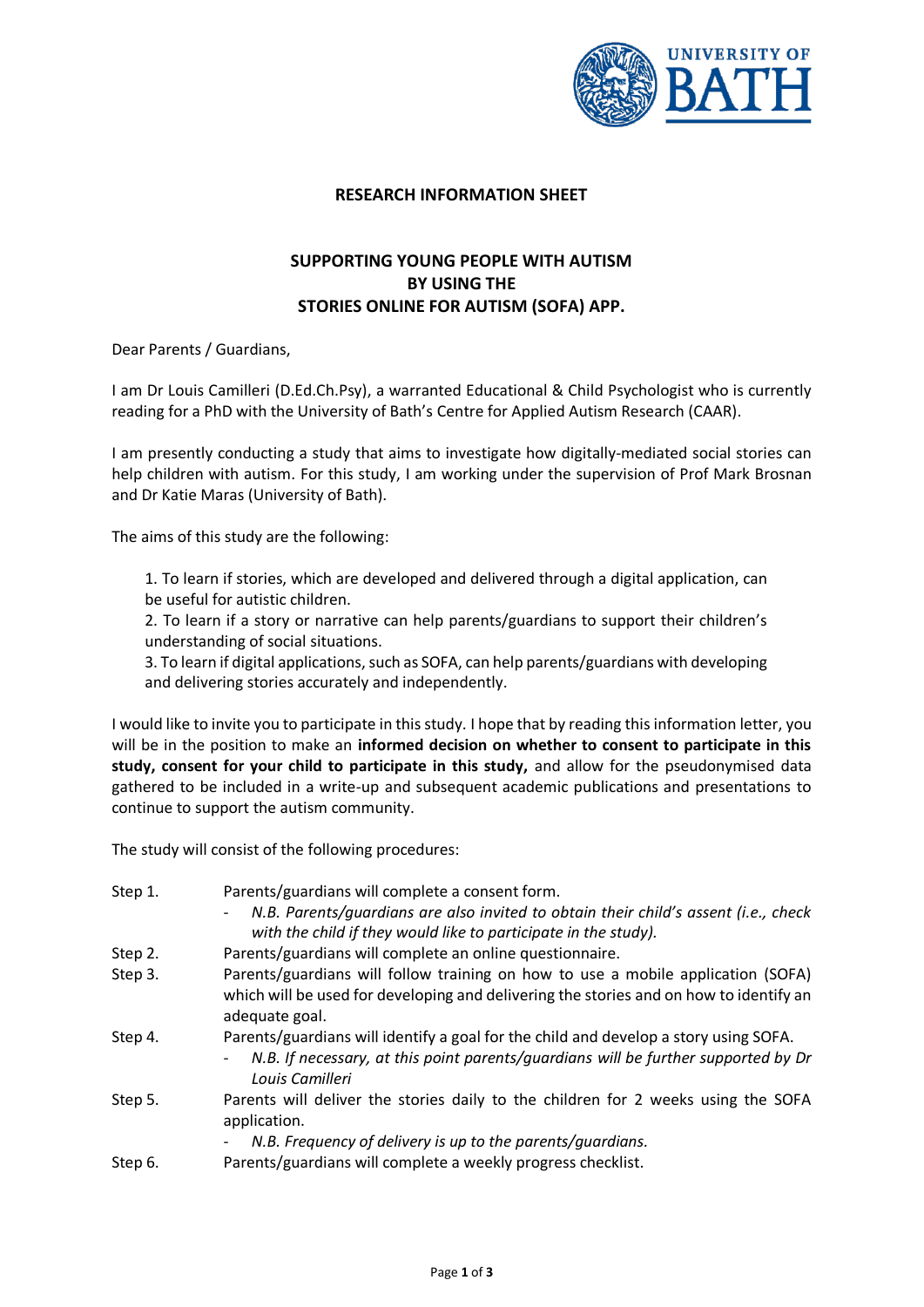Step 7. Parents/guardians will be invited to participate in a one-to-one interview, together with myself, at the end of the 2 weeks where outcomes of the intervention will be discussed.

Children are also invited to participate in an interview, online or face-to-face, in the presence of their parents/guardians. However, this interview is not compulsory.

- *N.B. If parents/guardians are not comfortable to participate in an interview, they can instead complete an online evaluation survey.* 

The following are answers to questions you may have about the study:

**What are social stories/narratives?** A social story is a learning instrument, that is usually created by a parent/guardian or a professional, that aims to promote the safe and meaningful exchange of information between them and people with autism of all ages. The parents/guardians or professionals who develop the social stories are referred to as "Authors". These authors work on behalf of a child, adolescent, or adult with autism, who in turn is referred to as the "Audience". Social stories are individualized short stories (descriptions) written by authors to specifically describe a situation, teach a new skill, introduce a person, define a concept, or prepare the audience (usually the individual with autism) for a social event. Social stories are also used as a means to teach communal skills through the use of precise and sequential information about everyday events.

**What are "digitally-mediated social stories?"** Digitally-mediated social stories are social stories/narratives that are developed, accessed and delivered by using a digital application.

**How will digitally-mediated social stories be delivered in this study?** For this study, digitally-mediated social stories will be developed and delivered using the SOFA app (SOFA).

**What is SOFA app?** SOFA is an application, for smart devices, through which social stories can be accessed and/or created. It is an App that can be used on a smartphone or tablet. The application can be downloaded for free from the Play Store or App Store.

**Who is SOFA for?** SOFA is aimed at helping adults (parents/guardians and/or professionals) create and use social stories with their children. These social stories are then presented/read to children and/or adolescents who are on the autism spectrum (ASD). The goal is to facilitate the understanding of what is socially acceptable behaviour and what is not.

**What is the purpose of the study?** The study aims to examine the use and suitability of social stories when being delivered through a digital application by parents/guardians.

**Will I be given support on how to develop and deliver stories by using SOFA?** Yes. The one of the objectives of this study is to "upskill" the autism community. Thus, video tutorials are being made available for the study' participants. Further individual support, that goes beyond the video tutorials, will also be available to participants. However, the objective of this study is to investigate if the digital application can support participants in developing and delivering stories autonomously.

**How will the information that I share in this study be treated?** Any information that will be gathered from this study will be treated with the utmost discretion. I.e., your personal information, or that of your child, will be stored in a private and secure location that will be accessed only by Dr Louis Camilleri. Furthermore, as a participant, you have the right under the General Data Protection Regulation (GDPR) and national legislation to access, rectify and where applicable ask for the data concerning you or your child to be erased. All data collected will be stored in anonymised form.

**Is my child's, and my own, participation voluntary?** Yes. Participation in this study is entirely voluntary; in other words, you, as well as your child, are free to accept or refuse to participate, without needing to give a reason. You are also free to withdraw from the study at any time, without needing to provide any explanation and without any negative repercussions for you.